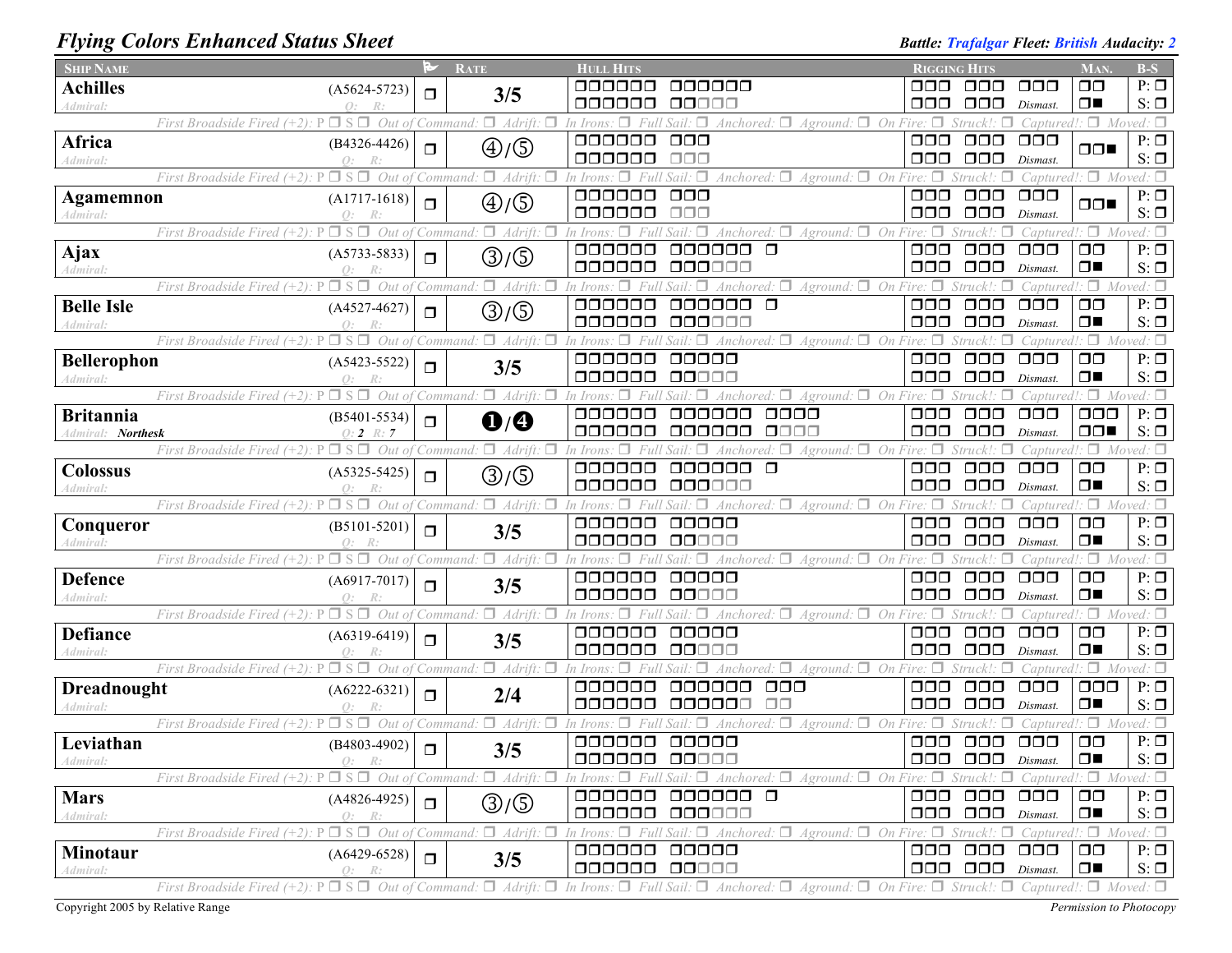### *Flying Colors Enhanced Status Sheet Battle: Trafalgar Fleet: British Audacity: 2 Battle: Trafalgar Fleet: British Audacity: 2*

| <b>SHIP NAME</b>               |                                                                              | a,           | <b>RATE</b>                       | <b>HULL HITS</b>                               |                                                       | <b>RIGGING HITS</b>                                           |                                   | <b>MAN</b>                      | $B-S$                  |
|--------------------------------|------------------------------------------------------------------------------|--------------|-----------------------------------|------------------------------------------------|-------------------------------------------------------|---------------------------------------------------------------|-----------------------------------|---------------------------------|------------------------|
| <b>Neptune</b>                 | $(B4705-4805)$                                                               | $\Box$       | 2/4                               | 888888<br><u>oooooo</u>                        | OOO                                                   | OOO<br>OOO                                                    | OOO                               | 000                             | $P: \Box$              |
| <i><u><b>Admiral</b></u></i> : | $\Omega$ :                                                                   |              |                                   | 000000<br>000000                               | $\Box$ $\Box$                                         | $\Box$ $\Box$<br>OOO                                          | Dismast.                          | $\Box$                          | $S: \Box$              |
|                                | $\Box$ S $\Box$<br>First Broadside Fired $(+2)$ : P<br>Out of Command:       |              | $\Box$ Adrift: $\Box$             | In Irons                                       | Anchored: $\Box$<br>$Aground:$ $\Box$ On Fire:        |                                                               | aptured!                          | $\Box$ Moved: $\Box$            |                        |
| Orion                          | $(A6130-6230)$                                                               | $\Box$       | 3/5                               | 000000<br>ooooo                                |                                                       | $\Box \Box \Box$<br>$\Box \Box \Box$                          | 000                               | $\Box$ $\Box$                   | $P: \Box$              |
| Admiral:                       | $\Omega$ :                                                                   |              |                                   | 000000<br>00000                                |                                                       | nnn<br>000                                                    | Dismast.                          | $\Box$                          | $S: \Box$              |
|                                | $\square$ S $\square$<br>Out of<br>First Broadside Fired $(+2)$ : P          |              | $\Box$ Adrift:<br>Command         | In Irons<br>п                                  | Anchored: $\Box$ Aground: $\Box$ On Fire: $\Box$      | Struck!                                                       |                                   | Captured!: $\Box$ Moved: $\Box$ |                        |
| Polyphemus                     | $(A5922-6022)$                                                               | $\Box$       | $\textcircled{4}/\textcircled{5}$ | $\Box \Box \Box$<br>000000                     |                                                       | $\Box \Box \Box$<br>000                                       | $\Box$ $\Box$ $\Box$              | $\Box$                          | $P: \Box$              |
| 4dmiral:                       | $\bigcap$ .                                                                  |              |                                   | 000000<br>$\Box \Box \Box$                     |                                                       | $\Box$ $\Box$<br>$\Box \Box \Box$                             | Dismast.                          |                                 | $S: \Box$              |
|                                | $\sqcap$ s<br>Out<br>First Broadside Fired $(+2)$ :                          | Command      | $\Box$ Adrift:                    |                                                | Aground:                                              | $On$ Fire                                                     | aptured!                          | $\Box$ Moved: $\Box$            | $P: \Box$              |
| <b>Prince of Wales</b>         | $(A6820-6919)$                                                               | $\Box$       | 2/4                               | 000000<br>aaaaaa<br>000000<br>000000           | $\Box \Box \Box$                                      | $\Box$ $\Box$<br>$\Box$ $\Box$<br>$\Box$ $\Box$<br>000        | $\Box$ $\Box$<br>Dismast.         | $\Box$ $\Box$<br>$\Box$         | $S: \Box$              |
| Admiral: Grindall              | $Q: I \ R: 4$<br>First Broadside Fired $(+2)$ :<br>Out                       | Command      | п.<br>Adrift.                     |                                                | Aground: $\square$<br>On                              | Struck! ·                                                     | captured!                         | $\Box$                          | Moved: $\Box$          |
|                                |                                                                              |              |                                   | 000000<br>000000                               | $\Box$                                                | $\Box$ $\Box$<br>$\Box$ $\Box$                                | $\Box$ $\Box$ $\Box$              | $\Box$ $\Box$                   | $P: \Box$              |
| Revenge<br>Admiral:            | $(A5721 - 5821)$<br>$\bigcap$ :                                              | $\Box$       | ③/⑤                               | 000000<br>oooooc                               |                                                       | $\Box$ $\Box$<br>$\Box \Box \Box$                             | Dismast.                          | $\Box$                          | $S: \Box$              |
|                                | $\Box$ S $\Box$<br>Out of<br>First Broadside Fired $(+2)$ : P                |              | $\Box$ Adrift:<br>Command         |                                                | $A$ ground: $\Box$ On Fire:                           | tru ck! ·                                                     | 'anturec                          | $\Box$                          | Moved: $\Box$          |
| <b>Royal Sovereign</b>         | $(A4229-4328)$                                                               |              |                                   | 000000<br>ooooo                                | 0000                                                  | $\Box$ $\Box$ $\Box$<br>$\Box$ $\Box$                         | $\Box$ $\Box$                     | $\Box$ $\Box$ $\Box$            | $P: \Box$              |
| Admiral: <b>Collingwood</b>    | $O: 3 \; R: 8$                                                               | $\Box$       | $\mathbf{O}/\mathbf{O}$           | 000000<br>ooooo                                | 0000                                                  | $\Box$ $\Box$<br>$\Box$ $\Box$                                | Dismast.                          | $\Box$                          | $S: \Box$              |
|                                | $\Box$ S $\Box$<br>First Broadside Fired $(+2)$ :<br>Out of                  |              | $\Box$ Adrift:<br>Command:        |                                                | $\Box$ On<br>Aground:                                 |                                                               | 'aptured!                         | $\Box$                          | Moved: $\square$       |
| <b>Spartiate</b>               | $(A6727-6827)$                                                               | $\Box$       |                                   | 000000<br>000000                               | $\Box$                                                | $\Box$ $\Box$<br>000                                          | 000                               | $\Box$ $\Box$                   | $P: \Box$              |
| <i>Admiral</i> :               | $\bigcirc$ :                                                                 |              | 3/5                               | 000000<br>0000000                              |                                                       | $\Box$ $\Box$<br>$\Box \Box \Box$                             | Dismast.                          | $\Box$                          | $S: \Box$              |
|                                | $\Box$ S $\Box$<br>Out of Command.<br>First Broadside Fired $(+2)$ :         |              | $\Box$ Adrift:                    | п<br>In Irons                                  | $Aground:$ $\Box$ On Fire: $\Box$<br>Anchored: $\Box$ | Struck!:                                                      |                                   | Captured!: $\Box$ Moved: $\Box$ |                        |
| <b>Swiftsure</b>               | $(A6019-6118)$                                                               | $\Box$       | 3/5                               | 000000<br>00000                                |                                                       | $\Box$ $\Box$<br>$\Box \Box \Box$                             | 000                               | $\Box$ $\Box$                   | $P: \Box$              |
| Admiral:                       | R:<br>Q:                                                                     |              |                                   | 000000<br>00000                                |                                                       | $\Box \Box \Box$<br>000                                       | Dismast.                          | $\Box$                          | $S: \Box$              |
|                                | $\Box S \Box$<br>Out of<br>First Broadside Fired $(+2)$ :                    |              | $\Box$ Adrift: $\Box$<br>Command: | In Irons                                       | $Aground: \Box$ On Fire: $\Box$                       | Struck!:                                                      | $Control: \Box$                   |                                 | Moved: $\Box$          |
| Téméraire                      | $(B4504-4604)$                                                               | $\Box$       | 2/4                               | 000000<br>aaaaaa                               | $\Box \Box \Box$                                      | $\Box$ $\Box$<br>$\Box$ $\Box$                                | 000                               | $\Box$ $\Box$                   | $P: \Box$              |
| Admiral:                       | $\bigcap$ :                                                                  |              |                                   | 000000<br>000000                               |                                                       | $\Box$ $\Box$<br>nnn                                          | Dismast.                          | $\Box$                          | $S: \Box$              |
|                                | $\Box$ S $\Box$<br>First Broadside Fired $(+2)$ :<br>Out of                  |              | Π.<br>Adrift:<br>Command          | 00000                                          | Anothered:<br>$A$ ground: $\Box$ On Fire:             |                                                               | 'anture                           | $\Box$                          | Moved: $\Box$          |
| <b>Thunderer</b>               | $(A6520-6620)$                                                               | $\Box$       | 3/5                               | 000000<br>000000<br>$\Box \Box \Box \Box \Box$ |                                                       | $\Box$ $\Box$<br>$\Box$ $\Box$<br>ooo<br>$\Box$ $\Box$ $\Box$ | $\Box$ $\Box$                     | $\Box$ $\Box$<br>$\Box$         | $P: \Box$<br>$S: \Box$ |
| Admiral:                       | $\bigcap$ :<br>$\Box$ S $\Box$<br>First Broadside Fired $(+2)$ : P<br>Out of |              | $\Box$ Adrift:                    |                                                | $Aground:$ $\Box$ On Fire: $\Box$                     | Struck!:                                                      | Dismast.                          | $\Box$                          | Moved: $\square$       |
|                                |                                                                              |              | Command:                          | 000000<br>000000                               | $\Box$ $\Box$                                         | $\Box$ $\Box$<br>$\Box$ $\Box$                                | Captured!<br>$\Box$ $\Box$ $\Box$ | $\Box$ $\Box$                   | $P: \Box$              |
| Tonnant<br>Admiral:            | $(A5124-5224)$<br>$\bigcirc$ :                                               | $\Box$       | ②/④                               | 000000<br>000000                               | $\Box \Box$                                           | $\Box$ $\Box$<br>$\Box$ $\Box$                                | Dismast.                          | $\Box$                          | $S: \Box$              |
|                                | Out<br>First Broadside Fired                                                 |              | $\Box$ Adrift.<br>:0mmana         |                                                | Aground:                                              | Struck!:<br>On Fire:                                          | Captured !                        | $\Box$ Moved: $\Box$            |                        |
| <b>Victory</b>                 | $(B4206 - 4305)$                                                             |              |                                   | 000000<br>000000                               | 0000                                                  | $\Box$ $\Box$ $\Box$<br>$\Box$ $\Box$                         | $\Box$ $\Box$ $\Box$              | $\Box$ $\Box$                   | $P: \Box$              |
| Admiral: Nelson                | $Q: 3 \ R: 9$                                                                | $\mathbb{R}$ | $\mathbf{O}/\mathbf{O}$           | 000000<br>000000                               | 8888                                                  | $\Box$ $\Box$<br>$\Box$ Box                                   | Dismast.                          | $\Box$                          | $S: \Box$              |

First Broadside Fired (+2):  $P \Box S \Box$  Out of Command:  $\Box$  Adrift:  $\Box$  In Irons:  $\Box$  Full Sail:  $\Box$  Anchored:  $\Box$  Aground:  $\Box$  On Fire:  $\Box$  Struck!:  $\Box$  Captured!:  $\Box$  Moved:  $\Box$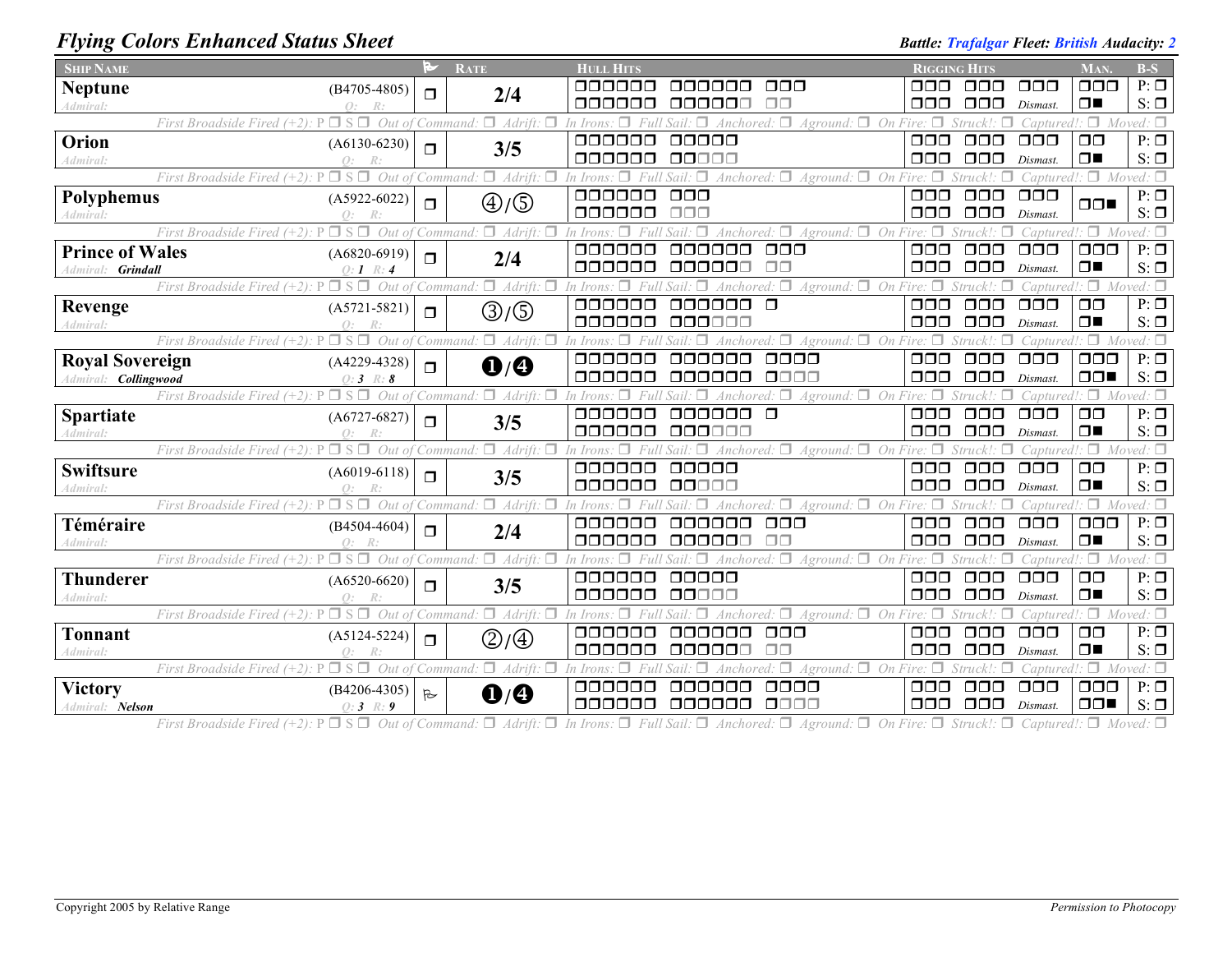# *Flying Colors Enhanced Status Sheet Battle: Trafalgar Fleet: French Audacity: 1*

| <b>SHIP NAME</b>                                                                                          |                                          | M         | <b>RATE</b>                       | <b>HULL HITS</b>        |                                                                                                                                     |                                | RIGGING HITS                                             |                                                                 | <b>MAN</b>                               | $B-S$                         |
|-----------------------------------------------------------------------------------------------------------|------------------------------------------|-----------|-----------------------------------|-------------------------|-------------------------------------------------------------------------------------------------------------------------------------|--------------------------------|----------------------------------------------------------|-----------------------------------------------------------------|------------------------------------------|-------------------------------|
| <b>Achille</b>                                                                                            | $(A2507-2506)$                           | $\Box$    | $\textcircled{3}/\textcircled{5}$ | 000000                  | 000000<br>$\Box$                                                                                                                    | OOO                            | $\Box \Box \Box$                                         | $\Box$ $\Box$                                                   | $\Box$ $\Box$                            | $P: \Box$                     |
| Admiral:                                                                                                  | $Q$ :<br>R:                              |           |                                   | 000000                  | 00000C                                                                                                                              | 000                            | $\Box$ $\Box$                                            | Dismast.                                                        | $\Box$                                   | $S: \Box$                     |
| First Broadside Fired (+2)                                                                                | $S \Box$<br>Out of                       |           | $\Box$ Adrift.<br>Command.        | In Irons                | $\Box$<br>o<br>Anchored.<br>Aground:                                                                                                | On Fire: $\Box$                |                                                          | Captured!                                                       | $\Box$                                   | Moved: $\square$              |
| <b>Aigle</b>                                                                                              | $(A2818-2817)$                           | $\Box$    | $\textcircled{3}/\textcircled{5}$ | 000000<br>000000        | 000000<br>$\Box$                                                                                                                    | $\Box$ $\Box$                  | $\Box$ $\Box$                                            | $\Box$ $\Box$ $\Box$                                            | $\Box$ $\Box$<br>$\Box$                  | $P: \Box$                     |
| Admiral:<br>First Broadside Fired $(+2)$ :<br>P                                                           | $O$ :<br>R:<br>$\Box$ S $\Box$<br>Out of |           | $\Box$ Adrift.                    | In Irons                | 000000<br>$A$ ground: $\Box$<br>On                                                                                                  | 000<br>$Fire: \Box$            | $\Box$ $\Box$<br>Struck!                                 | Dismast.                                                        | $\Box$                                   | $S: \Box$<br>$Moved: \Box$    |
|                                                                                                           |                                          |           | Command.                          | 000000                  | 000000<br>$\Box$                                                                                                                    | $\Box$ $\Box$                  | $\Box$ $\Box$                                            | Captured!<br>$\Box$ $\Box$                                      | $\Box$ $\Box$                            | $P: \Box$                     |
| Algésiras<br>Admiral:                                                                                     | $(A2715-2714)$<br>$Q$ :<br>R:            | $\Box$    | ③/⑤                               | 000000                  | 000000                                                                                                                              | $\Box$ $\Box$                  | $\Box$ $\Box$                                            | Dismast.                                                        | $\Box$                                   | $S: \Box$                     |
| First Broadside Fired (+2):                                                                               | П.<br>$\Box$ S<br>Out of                 |           | п.<br>Adrift.<br>command          |                         | $\Box$ On<br>Aground:                                                                                                               |                                |                                                          | aptured.                                                        | Π.                                       | Moved: $\square$              |
| Argonaute                                                                                                 | $(A3010-3009)$                           |           |                                   | 000000                  | 000000                                                                                                                              | $\Box$ $\Box$                  | $\Box$ $\Box$                                            | $\Box$ $\Box$                                                   | $\Box$ $\Box$                            | $P: \Box$                     |
| Admiral:                                                                                                  |                                          | $\Box$    | ③/⑤                               | 000000                  | 000000                                                                                                                              | $\Box \Box \Box$               | $\Box \Box \Box$                                         | Dismast.                                                        | $\Box$                                   | $S: \Box$                     |
| First Broadside Fired (+2):                                                                               | $\Box$ S $\Box$<br>Out of                | Command   | $\Box$ Adrift.<br>п               | In Irons                | Sail: $\Box$ Anchored: $\Box$<br>$A$ ground: $\Box$ On Fire:                                                                        | □                              | Struck!:                                                 | Captured!                                                       | $\Box$                                   | Moved: $\Box$                 |
| <b>Berwick</b>                                                                                            | $(A2605-2604)$                           | $\Box$    |                                   | 000000                  | 00000                                                                                                                               | $\Box$ $\Box$                  | $\Box$ $\Box$                                            | $\Box$ $\Box$                                                   | $\Box$                                   | $P: \Box$                     |
| Admiral:                                                                                                  | $\bigcap$ :<br>R                         |           | ③/⑤                               | 000000                  | 00000                                                                                                                               | $\Box$ $\Box$                  | $\Box$ $\Box$                                            | Dismast.                                                        | $\Box$                                   | $S: \Box$                     |
| $\square$ S<br>First Broadside Fired (+2):                                                                | Out                                      |           | $\Box$ Adrift.<br>Command.        | 'n Iron.                | $A$ ground: $\Box$<br>On<br>Anchored:                                                                                               |                                | Struck!:                                                 | Captured!                                                       | $\cdot$ $\Box$                           | Moved: $\Box$                 |
| <b>Bucentaure</b>                                                                                         | $(B3005-3004)$                           | $\approx$ | $\mathbf{0}/\mathbf{0}$           | 000000                  | $\Box \Box \Box$<br>000000                                                                                                          | $\Box$ $\Box$                  | $\Box$ $\Box$                                            | $\Box$ $\Box$                                                   | $\square$                                | $P: \Box$                     |
| <b>Villeneuve</b><br>Admiral:                                                                             | $0:3 \; R:6$                             |           |                                   | 000000                  | ⊓⊓<br>000000                                                                                                                        | ooo                            | $\Box$ $\Box$                                            | Dismast.                                                        | $\Box$                                   | $S: \Box$                     |
| First Broadside Fired (+2):                                                                               | Out                                      |           | $\Box$<br>Adrift.<br>Command.     |                         | $A$ ground: $\Box$ On Fire:                                                                                                         |                                |                                                          | :aptured!:                                                      | 0.                                       | Moved: $\Box$                 |
| Duguay-Trouin                                                                                             | $(B3016-3015)$                           | $\Box$    | ③/⑤                               | 000000                  | 000000<br>$\Box$                                                                                                                    | $\Box$ $\Box$                  | $\Box$ $\Box$                                            | $\Box$ $\Box$                                                   | $\square$                                | $P: \Box$                     |
| Admiral:                                                                                                  | $\bigcap$ :                              |           |                                   | 000000                  | 000000                                                                                                                              | $\Box \Box \Box$               | $\Box$ $\Box$                                            | Dismast.                                                        | $\Box$                                   | $S: \Box$                     |
| First Broadside Fired (+2):<br>$\square$ S                                                                | $\Box$<br>Out of                         |           | $\Box$ Adrift.<br>п<br>Command.   | п<br>In Irons<br>000000 | ∩.<br>$Aground:$ $\Box$ On Fire: $\Box$<br>aaaaaa                                                                                   |                                | Struck!:<br>п                                            | $Captured$ :                                                    |                                          | Moved: $\square$<br>$P: \Box$ |
| Formidable                                                                                                | $(B3019-3018)$                           | $\Box$    | $\mathbf{0}/\mathbf{0}$           | 000000                  | $\Box \Box \Box$<br>$\square$ $\square$<br>000000                                                                                   | $\Box$ $\Box$<br>$\Box$ $\Box$ | $\Box$ $\Box$<br>$\Box$ $\Box$                           | $\Box$ $\Box$<br>Dismast.                                       | $\square$<br>$\Box$                      | $S: \Box$                     |
| Admiral: <b>Dumanoir</b><br>First Broadside Fired $(+2)$ : P $\Box$ S $\Box$                              | $0: 2 \; R: 6$<br>Out of                 |           | $\Box$ Adrift:<br>Command:        | In Irons                | $Aground:$ $\Box$ On Fire: $\Box$<br>$\Box$<br>Anchored:                                                                            |                                | Struck!:                                                 | Captured!                                                       | ۰۵۰                                      | Moved: $\square$              |
|                                                                                                           |                                          |           |                                   | 000000                  | 000000<br>$\Box$                                                                                                                    | $\Box$ $\Box$                  | $\Box\Box\Box$                                           | $\Box$ $\Box$                                                   | $\Box$ $\Box$                            | $P: \Box$                     |
| <b>Fougueux</b><br>Admiral:                                                                               | $(A3029-3028)$<br>$Q$ :                  | $\Box$    | ③/⑤                               | 000000                  | 000000                                                                                                                              | $\Box \Box \Box$               | $\Box$ $\Box$                                            | Dismast.                                                        | $\Box$                                   | $S: \Box$                     |
| First Broadside Fired $(+2)$ : P                                                                          | $\Box$ S $\Box$<br>Out of                |           | $\Box$ Adrift:<br>□<br>Command.   | In Irons.               | $Aground:$ $\Box$ On Fire: $\Box$<br>Sail:<br>Anchored:                                                                             |                                | Struck!:                                                 | Captured!                                                       |                                          | $\Box$ Moved: $\Box$          |
| Héros                                                                                                     | $(B3210-3209)$                           |           |                                   | 000000                  | 000000<br>$\Box$                                                                                                                    | $\Box \Box \Box$               | $\Box$ $\Box$                                            | $\Box$ $\Box$                                                   | $\Box$ $\Box$                            | $P: \Box$                     |
| Admiral:                                                                                                  | $\Omega$ :                               | $\Box$    | ③/⑤                               | 000000                  | 000000                                                                                                                              | $\Box \Box \Box$               | $\Box$ $\Box$                                            | Dismast.                                                        | $\Box$                                   | $S: \Box$                     |
| First Broadside Fired $(+2)$ : P                                                                          | $\Box$ S $\Box$<br>Out of                |           | $\Box$ Adrift:<br>'Command:       | In Irons                | $Aground:$ $\Box$ On Fire:<br>Anchored: $\Box$                                                                                      | п                              | Struck!:                                                 | Captured!                                                       | ۰۵۰                                      | Moved: $\square$              |
| Indomptable                                                                                               | $(A3131-3130)$                           | $\Box$    | $\mathbf{O}/\mathbf{O}$           | 000000                  | $\Box$ $\Box$<br>000000                                                                                                             | $\Box$ $\Box$                  | $\Box$ $\Box$                                            | $\Box$ $\Box$                                                   | $\Box$                                   | $P: \Box$                     |
| Admiral:                                                                                                  | $\mathcal{O}$ :                          |           |                                   | 000000                  | $\Box$ $\Box$<br>oooooo                                                                                                             | $\Box$ $\Box$                  | $\Box$ $\Box$                                            | Dismast.                                                        | $\Box$                                   | $S: \Box$                     |
| First Broadside Fired (+2).                                                                               | $\square$ s $\square$<br>Out of          |           | $\Box$ Adrift:<br>Command.        | In Irons                | $A$ ground: $\Box$ On Fire:<br>Anchored:                                                                                            |                                | Struck!:                                                 | captured!                                                       | $\Box$                                   | Moved: $\Box$                 |
| Intrépide                                                                                                 | $(A3026-3025)$                           | $\Box$    | ③/⑤                               | 000000                  | $\Box$<br>000000                                                                                                                    | $\Box$ $\Box$                  | $\Box \Box \Box$                                         | $\Box$ $\Box$                                                   | $\square$                                | $P: \overline{\Box}$          |
| Admiral:                                                                                                  | Q:<br>R:                                 |           |                                   | 000000                  | 000000                                                                                                                              | 000                            | $\Box$ $\Box$                                            | Dismast.                                                        | $\Box$                                   | $S: \Box$                     |
| First Broadside Fired (+2):                                                                               | Out of                                   |           | $\Box$ Adrift.<br>Command:        |                         | $A$ ground: $\square$                                                                                                               | On Fire:<br>$\Box \Box \Box$   |                                                          | Captured!                                                       | 0.                                       | Moved: $\Box$                 |
| <b>Mont Blanc</b>                                                                                         | $(B3012-3011)$                           | $\Box$    | ③/⑤                               | 000000                  | 000000<br>$\Box$<br>000000 000000                                                                                                   |                                | $\Box$ $\Box$<br>$\Box$ $\Box$ $\Box$ $\Box$ $Dismast$ . | $\Box \Box \Box$                                                | $\square$<br>$\square$<br>$\blacksquare$ | $P: \Box$<br>$S: \Box$        |
| Admiral:<br>First Broadside Fired (+2): $P \square S \square$ Out of Command: $\square$ Adrift: $\square$ | -R:                                      |           |                                   |                         | In Irons: $\Box$ Full Sail: $\Box$ Anchored: $\Box$ Aground: $\Box$ On Fire: $\Box$ Struck!: $\Box$ Captured!: $\Box$ Moved: $\Box$ |                                |                                                          |                                                                 |                                          |                               |
|                                                                                                           |                                          |           |                                   | 000000                  | 000000 000                                                                                                                          |                                | 000 000 000                                              |                                                                 | $\Box$ $\Box$                            | $P: \Box$                     |
| <b>Neptune</b><br>Admiral:                                                                                | $(B2806 - 2805)$<br>Q: R:                | $\Box$    | $\mathbf{O}/\mathbf{O}$           | 000000                  | 000000 00                                                                                                                           |                                | $\Box$ $\Box$ $\Box$ $\Box$ $Dismast$ .                  |                                                                 | $\Box$                                   | $S: \Box$                     |
| First Broadside Fired (+2):                                                                               | $\Box$ S $\Box$ Out of Command:          |           | $\Box$ Adrift: $\Box$             |                         | In Irons: $\Box$ Full Sail: $\Box$ Anchored: $\Box$ Aground: $\Box$ On Fire: $\Box$ Struck!: $\Box$ Captured!: $\Box$ Moved: $\Box$ |                                |                                                          |                                                                 |                                          |                               |
| <b>Pluton</b>                                                                                             | $(A2821 - 2820)$                         |           |                                   |                         | 000000 000000 0                                                                                                                     |                                | 000 000 000                                              |                                                                 | $\Box$                                   | $P: \Box$                     |
| Admiral:                                                                                                  | O:<br>R:                                 | $\Box$    | ③/⑤                               | 000000 000000           |                                                                                                                                     |                                | $\Box$ $\Box$ $\Box$ $\Box$ $Dismast$ .                  |                                                                 | $\Box$                                   | $S: \Box$                     |
| First Broadside Fired $(+2)$ : P                                                                          | $\Box S \Box$ Out of Command:            |           | $\Box$ Adrift: $\Box$             |                         | In Irons: $\Box$ Full Sail: $\Box$ Anchored: $\Box$<br>$A$ ground: $\Box$                                                           |                                |                                                          | On Fire: $\Box$ Struck!: $\Box$ Captured!: $\Box$ Moved: $\Box$ |                                          |                               |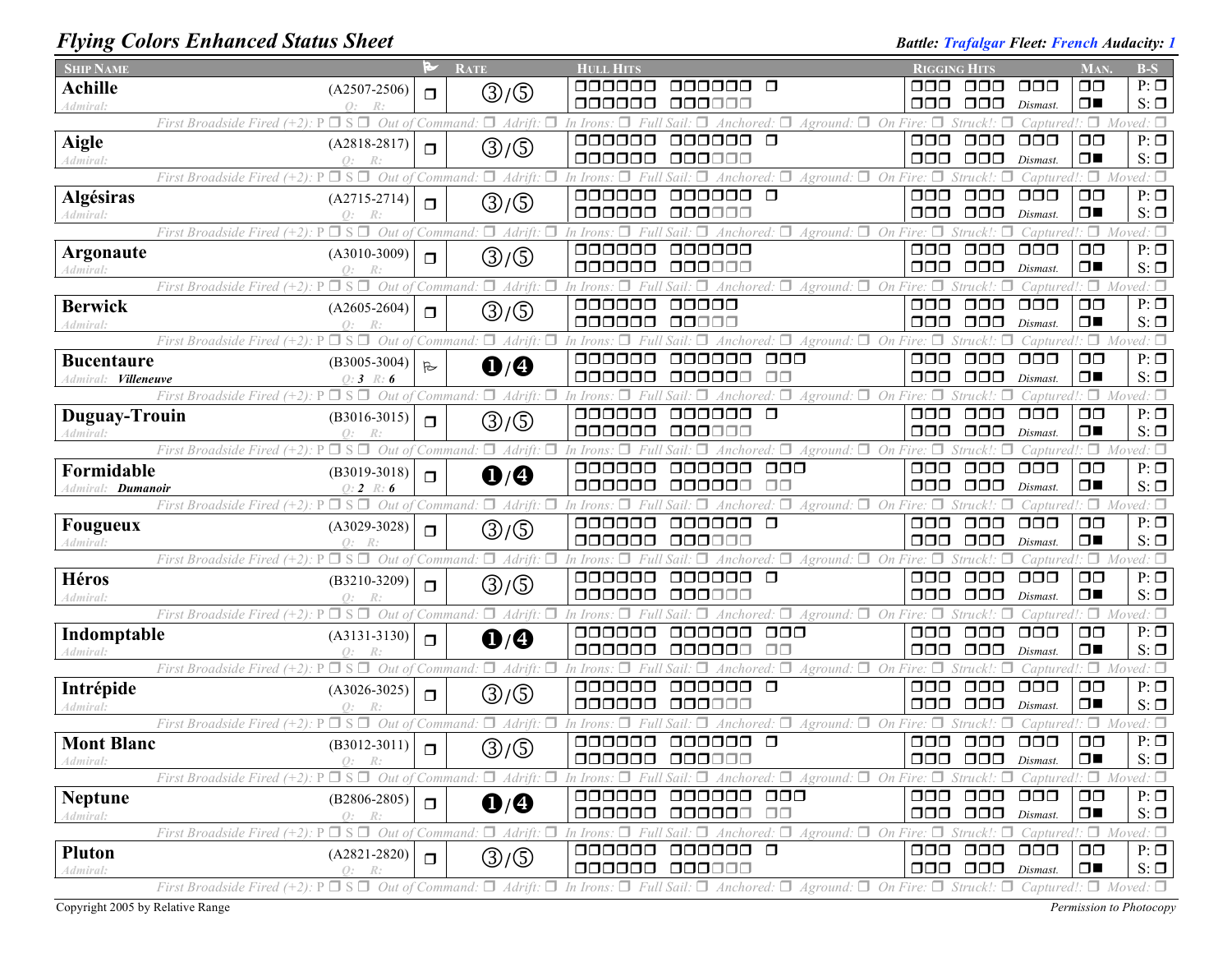### *Flying Colors Enhanced Status Sheet Battle: Trafalgar Fleet: French Audacity: 1*

| <b>SHIP NAME</b>                                                                                                                                                                                                      |                |                | <b>RATE</b> | <b>HULL HITS</b>         | <b>RIGGING HITS</b> |              |          | MAN.   | <b>B-S</b> |
|-----------------------------------------------------------------------------------------------------------------------------------------------------------------------------------------------------------------------|----------------|----------------|-------------|--------------------------|---------------------|--------------|----------|--------|------------|
| Redoutable                                                                                                                                                                                                            | $(B3102-3101)$ | $\blacksquare$ | ③/⑤         | I OOOOOO                 | nnn.                | 000 000      |          | ⊓⊓     | $P: \Box$  |
| Admiral:                                                                                                                                                                                                              | Q: R:          |                |             | 000000 000000            | 000-                | 000.         | Dismast. | $\Box$ | $S: \Box$  |
| First Broadside Fired (+2): $P \Box S \Box$ Out of Command: $\Box$ Adrift: $\Box$ In Irons: $\Box$ Full Sail: $\Box$ Anchored: $\Box$ Aground: $\Box$ On Fire: $\Box$ Struck!: $\Box$ Captured!: $\Box$ Moved: $\Box$ |                |                |             |                          |                     |              |          |        |            |
| <b>Scipion</b>                                                                                                                                                                                                        | $(B3023-3022)$ | $\blacksquare$ | ③/⑤         | 1000000 000000 O         |                     | 'aao aao aao |          | OO     | $P: \Box$  |
| Admiral:                                                                                                                                                                                                              | Q: R:          |                |             | 000000 000000            |                     | 000 000      | Dismast. | ▁▁▁    | $S: \Box$  |
| First Broadside Fired (+2): $P \Box S \Box$ Out of Command: $\Box$ Adrift: $\Box$ In Irons: $\Box$ Full Sail: $\Box$ Anchored: $\Box$ Aground: $\Box$ On Fire: $\Box$ Struck!: $\Box$ Captured!: $\Box$ Moved: $\Box$ |                |                |             |                          |                     |              |          |        |            |
| <b>Swift-Sure</b>                                                                                                                                                                                                     | $(A2811-2810)$ | $\Box$         | ③/⑤         | 1000000 00000            | ההה ממם ממם!        |              |          | ⊓⊓     | $P: \Box$  |
| Admiral:                                                                                                                                                                                                              | Q: R:          |                |             | <u>nanana i</u><br>00000 | OOO -               | - 000 -      | Dismast. | □■     | $S: \Box$  |

First Broadside Fired (+2):  $P \Box S \Box$  Out of Command:  $\Box$  Adrift:  $\Box$  In Irons:  $\Box$  Full Sail:  $\Box$  Anchored:  $\Box$  Aground:  $\Box$  On Fire:  $\Box$  Struck!:  $\Box$  Captured!:  $\Box$  Moved:  $\Box$